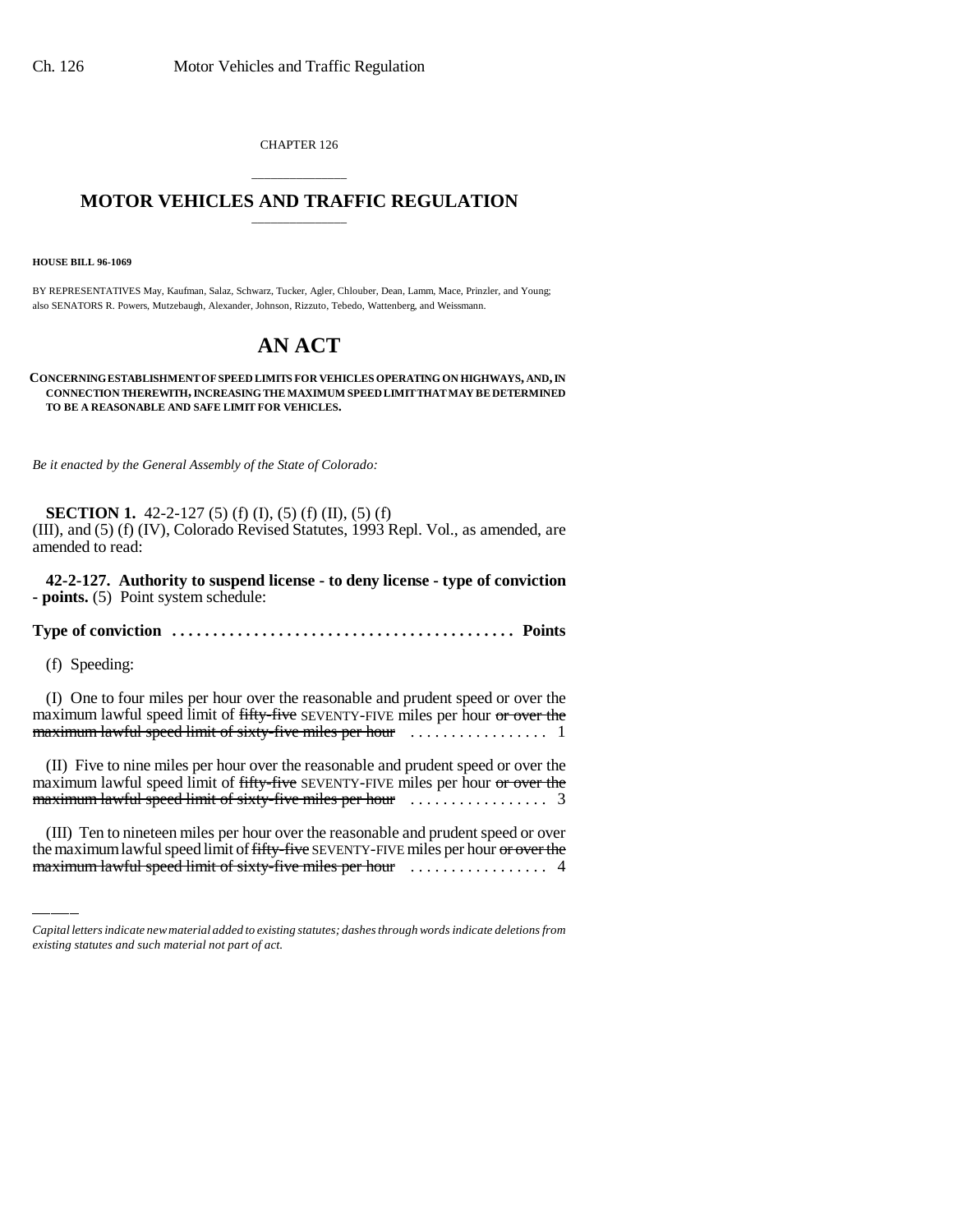(IV) Twenty or more miles per hour over the reasonable and prudent speed or over the maximum lawful speed limit of fifty-five SEVENTY-FIVE miles per hour or over the maximum lawful speed limit of sixty-five miles per hour ................. 6

**SECTION 2.** 42-4-1101 (2) (f), (2) (g), (8) (a), (8) (b), (8) (c), (8) (d), (8) (f), and (12), Colorado Revised Statutes, 1993 Repl. Vol., as amended, are amended to read:

**42-4-1101. Speed limits.** (2) Except when a special hazard exists that requires a lower speed, the following speeds shall be lawful:

(f) Fifty-five miles per hour on other open highways which are not on the interstate system, as defined in section 43-2-101 (2), C.R.S., AND ARE NOT SURFACED, FOUR-LANE FREEWAYS OR EXPRESSWAYS;

(g) Sixty-five miles per hour on surfaced, four-lane highways which are on the interstate system, as defined in section 43-2-101 (2), C.R.S., where authorized by a majority of the members of the transportation commission and such speed has been so designated by official traffic control devices OR ARE FREEWAYS OR EXPRESSWAYS;

(8) (a) Notwithstanding any other provisions of this section, no person shall drive a vehicle on a highway which is on the interstate system, as defined in section 43-2-101 (2), C.R.S., at a speed in excess of a maximum lawful speed limit of sixty-five miles per hour.

(b) Notwithstanding any other provisions of this section, no person shall drive a vehicle on a highway which is not on the interstate system, as defined in section  $43-2-101$  (2), C.R.S., at a speed in excess of a maximum lawful speed limit of fifty-five SEVENTY-FIVE miles per hour.

(c) The speed limits LIMIT set forth in paragraphs PARAGRAPH  $(a)$  and (b) of this subsection  $(8)$  are IS THE maximum lawful speed limits LIMIT and are IS not subject to the provisions of subsection (4) of this section.

(d) State and local authorities within their respective jurisdictions shall not authorize any speed limit which exceeds fifty-five SEVENTY-FIVE miles per hour on any highway. which is not on the interstate system, as defined in section 43-2-101 (2), C.R.S., and shall not authorize any speed limit which exceeds sixty-five miles per hour on any highway which is on the interstate system, as defined in section 43-2-101  $(2), C.R.S.$ 

(f) In every charge of a violation of paragraph  $(a)$  or (b) of this subsection (8), the complaint, summons and complaint, or penalty assessment notice shall specify the speed at which the defendant is alleged to have driven and also the maximum lawful speed limit of fifty-five SEVENTY-FIVE miles per hour. or sixty-five miles per hour, whichever is applicable.

(12) A violation of driving one to twenty-four miles per hour in excess of the reasonable and prudent speed or in excess of the maximum lawful speed limit of fifty-five SEVENTY-FIVE miles per hour is a class A traffic infraction; a violation of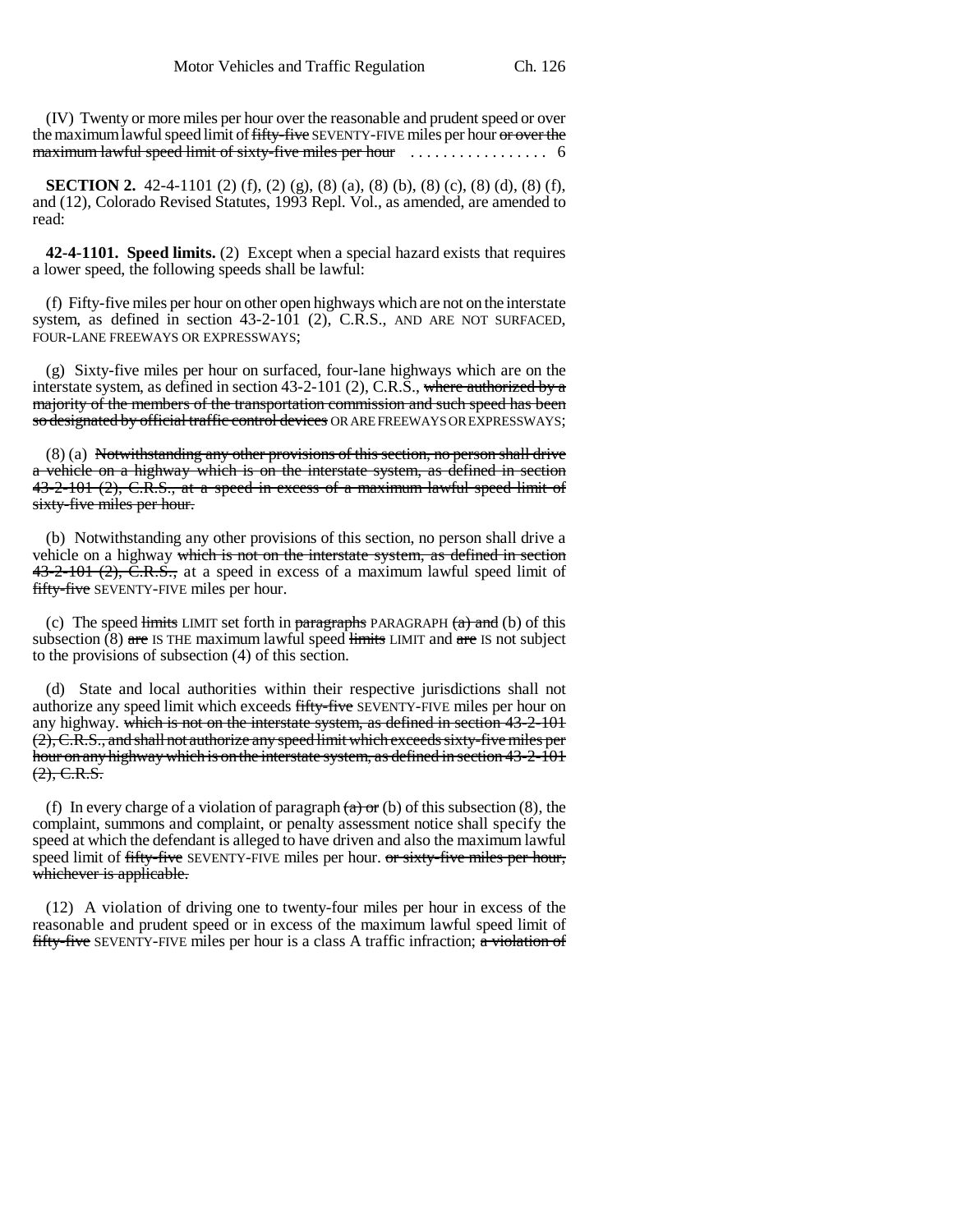driving one to nineteen miles over the maximum lawful speed limit of sixty-five miles per hour is a class A traffic infraction; a violation of driving twenty-five or more miles per hour in excess of the reasonable and prudent speed or in excess of the maximum lawful speed limit of fifty-five SEVENTY-FIVE miles per hour is a class 2 misdemeanor traffic offense; a violation of driving twenty or more miles over the maximum lawful speed limit of sixty-five miles per hour is a class 2 misdemeanor traffic offense; and a violation under subsection  $(3)$  of this section is a class A traffic infraction.

**SECTION 3.** 42-4-1102 (1), (2), and (3), Colorado Revised Statutes, 1993 Repl. Vol., as amended, are amended to read:

**42-4-1102. Altering of speed limits.** (1) (a) Whenever the department of transportation determines upon the basis of a traffic investigation or survey or upon the basis of appropriate design standards and projected traffic volumes in the case of newly constructed highways or segments thereof that any speed specified or established as authorized under sections 42-4-1101 to 42-4-1104 is greater or less than is reasonable or safe under the road and traffic conditions at any intersection or other place or upon any part of a state highway under its jurisdiction, said department shall determine and declare a reasonable and safe speed limit thereat which shall be effective when appropriate signs giving notice thereof are erected at such intersection or other place or upon the approaches thereto; except that no speed limit in excess of fifty-five SEVENTY-FIVE miles per hour shall be authorized by said department. for so long as the state maximum speed limit of fifty-five miles per hour is in effect pursuant to section 42-4-1101.

(b) (I) THE DEPARTMENT OF TRANSPORTATION SHALL CONDUCT AN EXAMINATION OF THE SPEED LIMITS FOR ALL EXISTING HIGHWAYS IN THE STATE HIGHWAY SYSTEM PURSUANT TO PARAGRAPH (a) OF THIS SUBSECTION (1) TO DETERMINE WHICH SPEED<br>LIMITS SHOULD BE ALTERED. THE DEPARTMENT SHALL COMPLETE SUCH THE DEPARTMENT SHALL COMPLETE SUCH EXAMINATION AND SHALL COMPLETE THE IMPLEMENTATION OF ANY SPEED LIMIT CHANGES, INCLUDING THE PLACEMENT OR MODIFICATION OF ANY NECESSARY SPEED LIMIT SIGNS, ON OR BEFORE ONE YEAR AFTER THE EFFECTIVE DATE OF THIS ACT.

(II) THIS PARAGRAPH (b) IS REPEALED, EFFECTIVE JULY 1, 1998.

(2) Whenever county or municipal authorities within their respective jurisdictions determine upon the basis of a traffic investigation or survey, or upon the basis of appropriate design standards and projected traffic volumes in the case of newly constructed highways or segments thereof, that any speed specified or established as authorized under sections 42-4-1101 to 42-4-1104 is greater or less than is reasonable or safe under the road and traffic conditions at any intersection or other place or upon any part of a street or highway in its jurisdiction, said local authority shall determine and declare a reasonable and safe speed limit thereat which shall be effective when appropriate signs giving notice thereof are erected at such intersection or other place or upon the approaches thereto. No such local authority shall have the power to alter the basic rules set forth in section 42-4-1101 (1) or in any event to authorize by resolution or ordinance a speed in excess of fifty-five SEVENTY-FIVE miles per hour. for so long as the state maximum speed limit of fifty-five miles per hour is in effect pursuant to section 42-4-1101.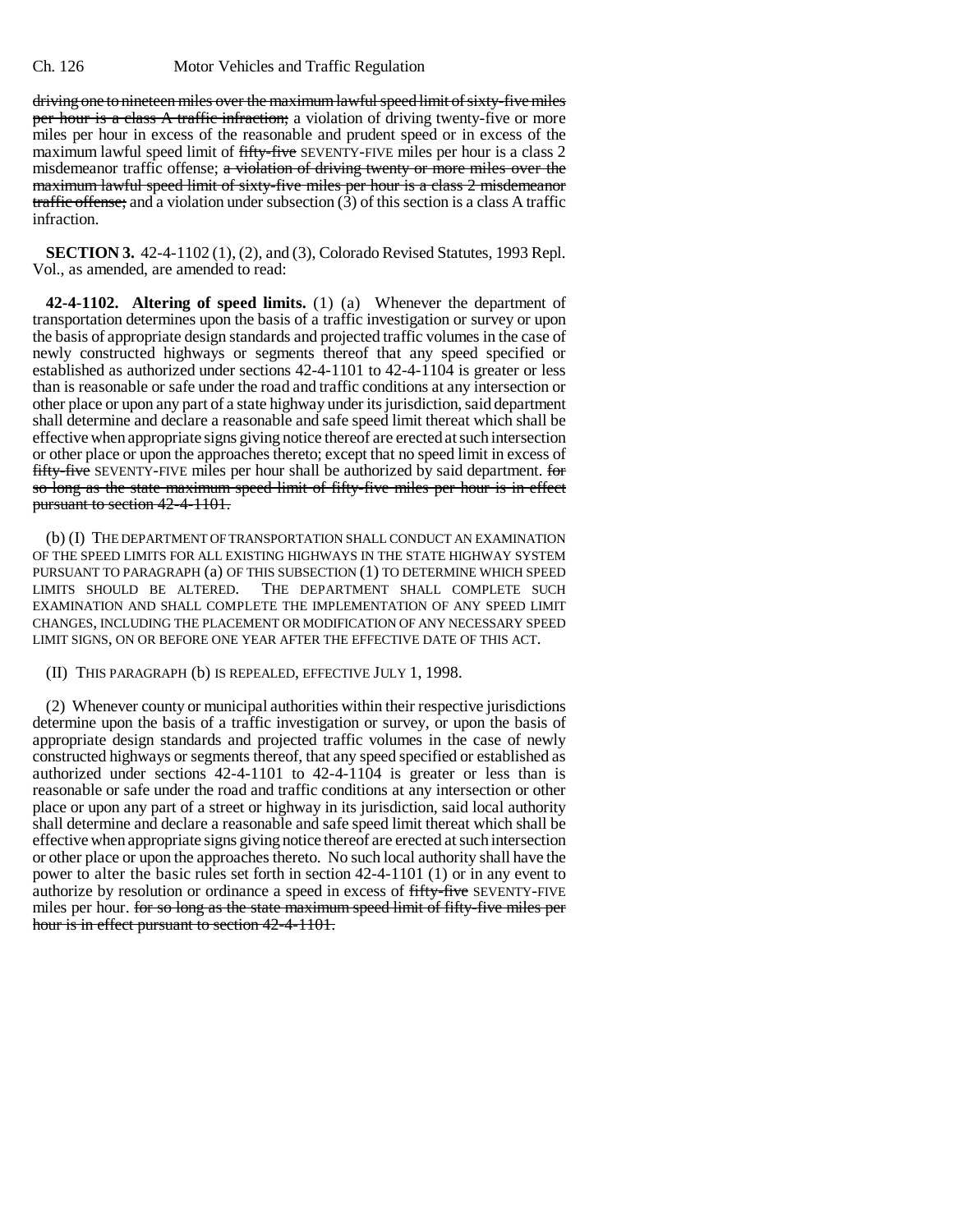(3) Local municipal authorities within their respective jurisdictions shall determine upon the basis of a traffic investigation or survey the proper speed for all arterial streets and shall declare a reasonable and safe speed limit thereon which may be greater or less than the speed specified under section 42-4-1101 (2) (b) or (2) (c). Such speed limit shall not exceed fifty-five SEVENTY-FIVE miles per hour and shall become effective when appropriate signs are erected giving notice thereof. For purposes of this subsection (3), an "arterial street" means any United States or state-numbered route, controlled-access highway, or other major radial or circumferential street or highway designated by local authorities within their respective jurisdictions as part of a major arterial system of streets or highways.

**SECTION 4.** 42-4-1701 (4) (a) (I) (L), (5) (c) (I) (A), and (5) (c) (I) (B), Colorado Revised Statutes, 1993 Repl. Vol., as amended, are amended to read:

**42-4-1701. Traffic offenses and infractions classified - penalties - penalty and surcharge schedule.** (4) (a) (I) Except as provided in paragraph (c) of subsection (5) of this section, every person who is convicted of, who admits liability for, or against whom a judgment is entered for a violation of any provision of this title to which the provisions of paragraph (a) or (b) of subsection  $(5)$  of this section apply shall be fined or penalized, and have a surcharge levied thereon pursuant to section  $24-4.2-104$  (1) (b) (I), C.R.S., in accordance with the penalty and surcharge schedule set forth in sub-subparagraphs  $(A)$  to  $(P)$  of this subparagraph  $(I)$ ; or, if no penalty or surcharge is specified in the schedule, the penalty for class A and class B traffic infractions shall be fifteen dollars, and the surcharge shall be two dollars. These penalties and surcharges shall apply whether the defendant acknowledges the defendant's guilt or liability in accordance with the procedure set forth by paragraph (a) of subsection (5) of this section or is found guilty by a court of competent jurisdiction or has judgment entered against the defendant by a county court magistrate. Penalties and surcharges for violating specific sections shall be as follows:

## **Section Violated Penalty Surcharge**

## (L) **Speeding violations:**

42-4-1101 (1)  $\left(\frac{8}{2}\right)$  (a), or (8) (b) (1 to 4 miles per hour over the reasonable and prudent speed or over the maximum lawful speed limit of  $\frac{55 \text{ or } 65}{575}$  miles<br>per hour) \$15.00 per hour) \$15.00 \$2.00 42-4-1101 (1)  $\left(\frac{8}{2}\right)\left(\frac{a}{2}\right)$ , or (8) (b) (5 to 9 miles per hour over the reasonable and prudent speed or over the maximum lawful speed limit of  $\frac{55 \text{ or } 65}{25 \text{ miles}}$ <br>per hour) 35.00 per hour) 35.00 4.00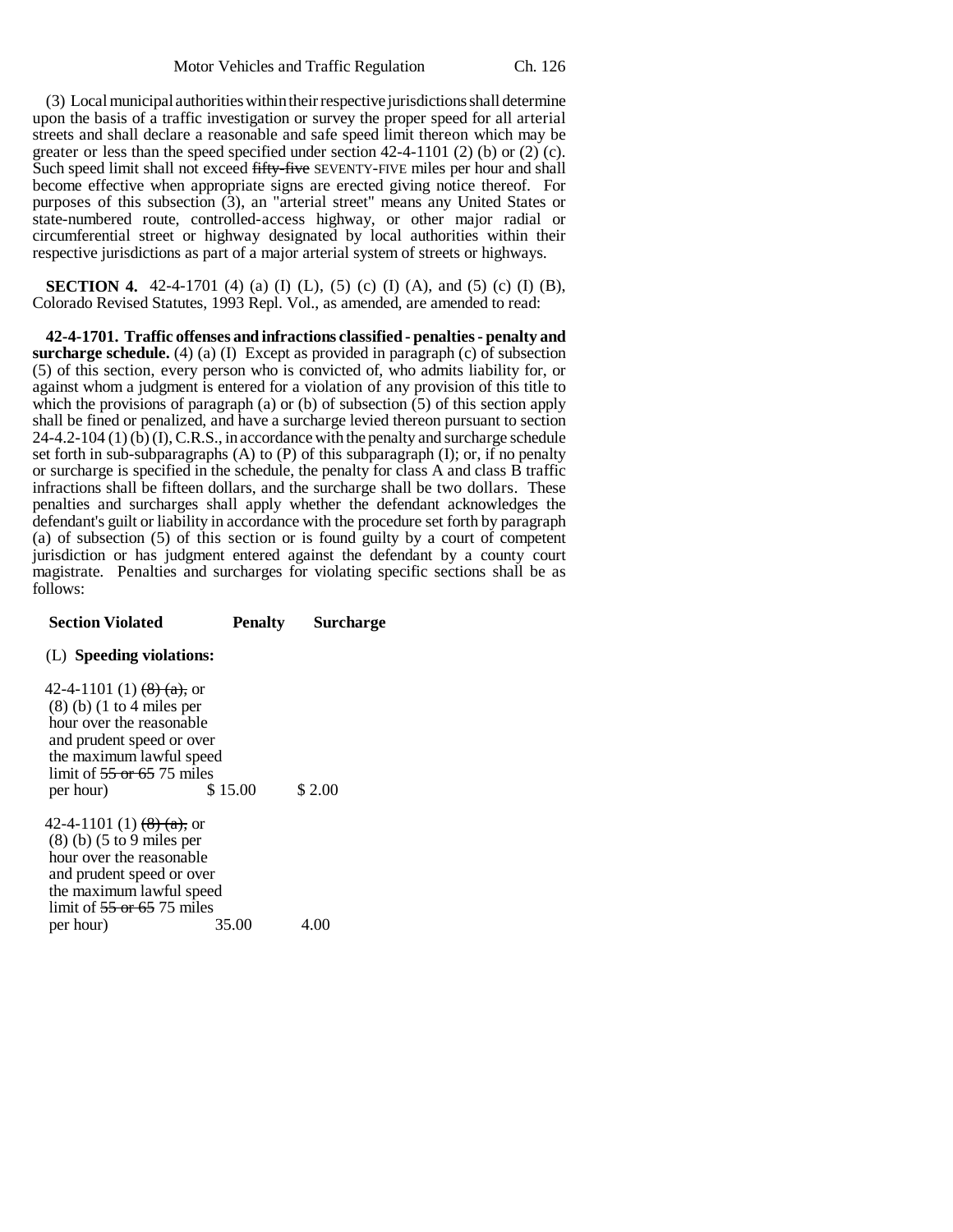| 42-4-1101 (1) or $(8)$ (b) (10<br>to 19 miles per hour over<br>the reasonable and prudent<br>speed or over the maximum<br>lawful speed limit of 55 75<br>miles per hour)                       | 50.00 | 6.00 |
|------------------------------------------------------------------------------------------------------------------------------------------------------------------------------------------------|-------|------|
| $42-4-1101 (8)(a) (10 to 14)$<br>miles per hour over<br>maximum lawful speed limit<br>of 65 miles per hour)<br>50.00<br>₩                                                                      |       |      |
| 42-4-1101 (8)(a) (15 to 19<br>miles per hour over<br>maximum lawful speed limit<br>of 65 miles per hour)<br><del>75.00</del>                                                                   |       |      |
| 42-4-1101 (1) or $(8)$ (b) $(20)$<br>to 24 miles per hour over<br>the reasonable and prudent<br>speed or over the maximum<br>lawful speed limit of 55 75<br>miles per hour)<br>100.00<br>12.00 |       |      |
| $42 - 4 - 1101(3)$                                                                                                                                                                             | 35.00 | 4.00 |
| 42-4-1103                                                                                                                                                                                      | 15.00 | 2.00 |
| 42-4-1104                                                                                                                                                                                      | 15.00 | 2.00 |

(5) (c) (I) The penalty and surcharge schedules of subsection (4) of this section and the penalty assessment notice provisions of paragraphs (a) and (b) of this subsection (5) shall not apply to violations constituting misdemeanors, petty offenses, or misdemeanor traffic offenses not specified in said subsection (4) of this section, nor shall they apply to the violations constituting misdemeanors, petty offenses, misdemeanor traffic offenses, or traffic infractions specified in said subsection (4) of this section when it appears that:

(A) In a violation of section  $42-4-1101$ , the defendant exceeded the maximum lawful speed limit of sixty-five miles per hour by more than nineteen miles per hour;

(B) In a violation of section 42-4-1101 (1) or (8) (b), the defendant exceeded the reasonable and prudent speed or the maximum lawful speed of fifty-five SEVENTY-FIVE miles per hour by more than twenty-four miles per hour;

**SECTION 5. Effective date - applicability.** This act shall take effect thirty days after passage, and shall apply to offenses committed on or after said date.